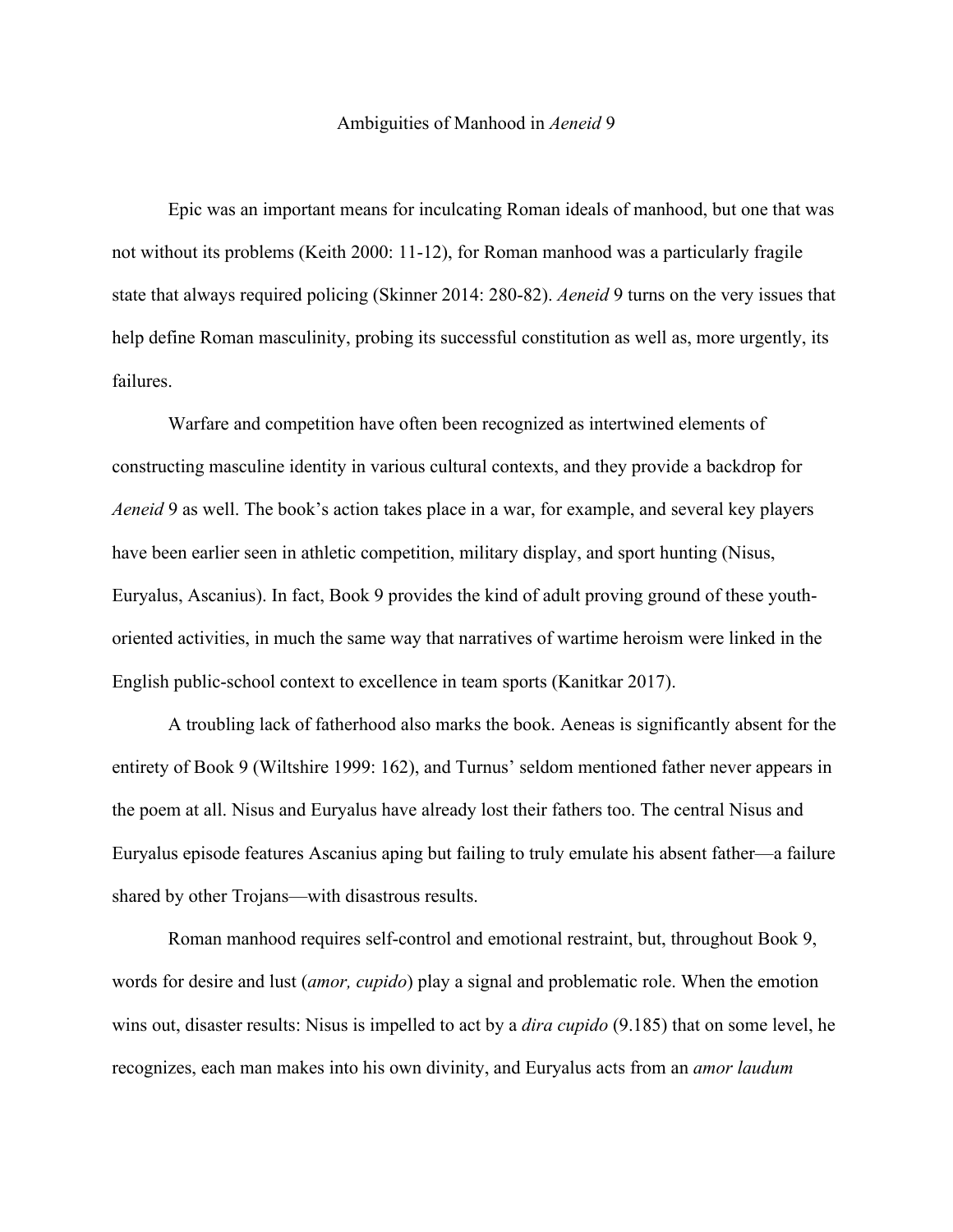(9.197; Hardie 1994: 111). When Nisus realizes that he and Euryalus are going too far, he sees in his companion too great a desire for slaughter (*nimia caede atque cupidine,* 9.354; Hardie 1994: 137). Turnus could end the war singlehandedly once he gets into the Trojan camp, but a *caedis insana cupido* (9.760) keeps him from taking the correct action, and he is driven back.

The one apparently successful initiation to adult manhood is itself ambiguous (Keith 2000: 18-20, Rogerson 2017: 150-67), but this too shows the nature of fragile masculine identity in a Roman context. Taunted by the enemy Numanus Remulus as an example of an effeminate race, Ascanius kills him with an arrow. The symbolism of sexual penetration is clear: the one alleging effeminacy is shown masculinity in a graphic form. Following his successful shot, Ascanius wants to join the others on the battlefield, only to be restrained by Apollo and the older Trojan men, who provide a kind of paternity that his own father cannot. The one successful masculine action of the book also shows that masculinity requires cultural policing, and, in Ascanius' case, it shows that he is not quite ready for adulthood.

## Bibliography

Hardie, P., ed., 1994. *Virgil: Aeneid Book IX.* Cambridge: Cambridge University Press.

- Kanitkar, H. 2017. "'Real True Boys': Moulding the Cadets of Imperialism." In A. Cornwall and N. Lindisfarne, eds., *Dislocating Masculinity: Comparative Ethnographies* (Abingdon and New York: Routledge; 2nd edition) 173-84.
- Keith A. 2000. *Engendering Rome: Women in Latin Epic.* Cambridge: Cambridge University Press.
- Rogerson, A. 2017. *Virgil's Ascanius: Imagining the Future in the Aeneid.* Cambridge: Cambridge University Press.